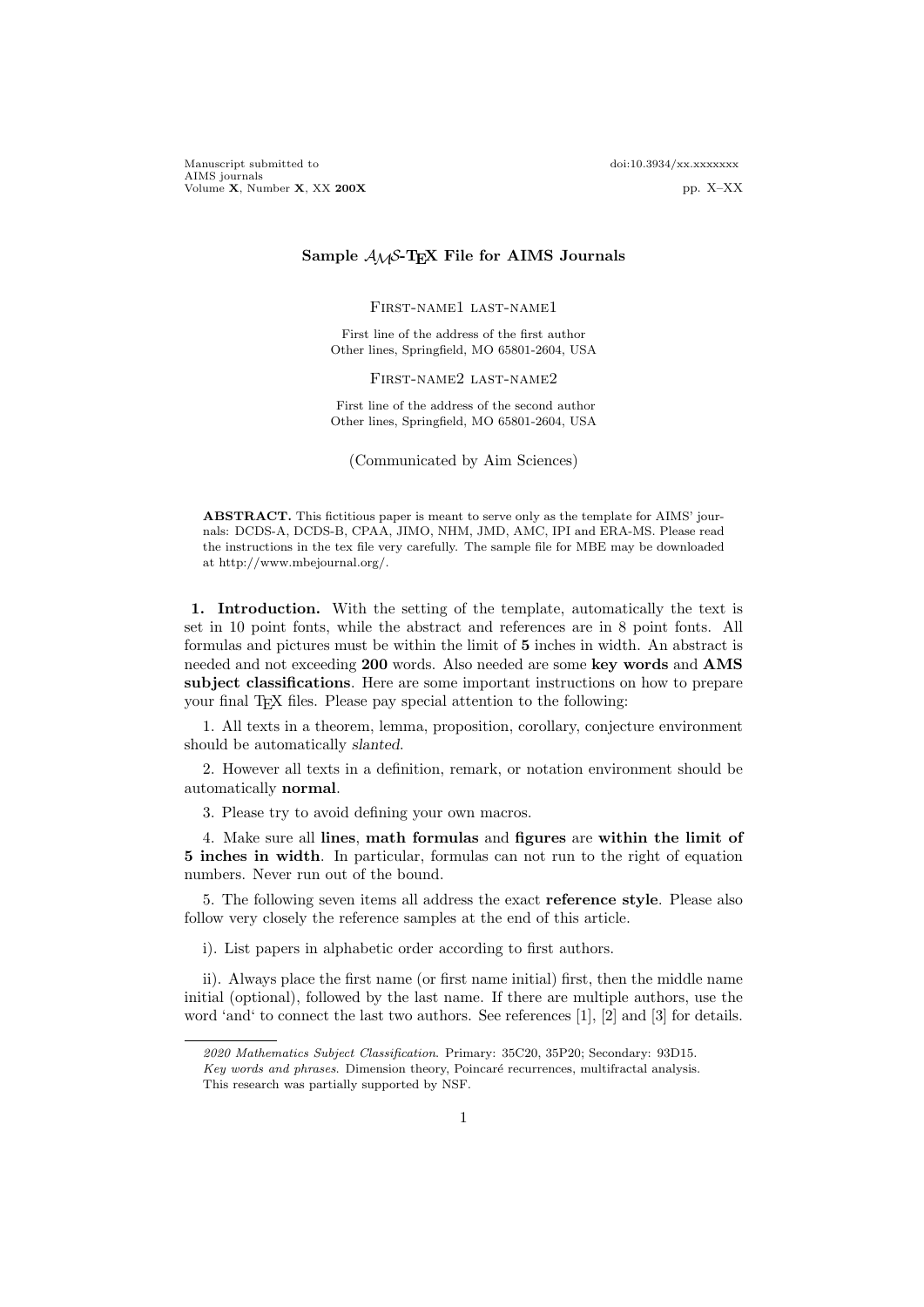## 2 AUTHOR NAMES

iii). If a reference is a paper in a journal, the title of the paper should be *slanted*, Only the first character in a paper's title is in capital. When you list a paper from a journal, please ignore the issue number since the page numbers and volume number yield sufficient information to identify the paper. Finally, please pay attention to the correct way for **volume number** (in bold face), **year**, **starting page**–**ending page**. See references [2] and [3] for details.

iv). If the reference is a book, one should quote the title of the book, the first letter of each word should be capitalized. See reference [4] for details.

v). If the reference is a paper in a conference proceeding, please see the sample reference [5].

vi). If the reference is a thesis, please see the sample reference [6].

vii). Please don't list any references you never cited in your paper.

Please use the AIMS template to prepare your tex file after the paper is accepted by an AIMS journal. Thank you for your cooperation.

**2. Examples in AIMS standards.** In this section, please pay attention to the style of the Definition, Proposition, Theorem, Proof and the alignments of the mathematics formulas:

**Definition 2.1.** The content of your definition. For example, A is call *standard* if it satisfies *· · ·* .

**Proposition 2.2.** *The content of your proposition*

*Proof.* Assume that

$$
\int_0^1 (|y_n|^2 + \gamma^2 |y_{nx}|^2) dx = 1,
$$

then we find that

$$
\theta_{\varepsilon} \wedge d\theta_{\varepsilon}^{n-1} = (\theta_{0} + \varepsilon \alpha) \wedge (d(\theta_{0} + \varepsilon \alpha))^{n-1} \quad \text{since } d\alpha = 0
$$
  
\n
$$
= (\theta_{0} + \varepsilon \alpha) \wedge (d\theta_{0})^{n-1} + \theta_{0} \wedge d\theta_{0}^{n-1} - \varepsilon d(\alpha \wedge \theta_{0} \wedge d\theta_{0}^{n-2})
$$
  
\n
$$
+ \theta_{0} \wedge d\theta_{0}^{n-1} + \varepsilon \alpha \wedge d\theta_{0}^{n-1}
$$
  
\n
$$
= \theta_{0} \wedge d\theta_{0}^{n-1} - \varepsilon d(\alpha \wedge \theta_{0} \wedge d\theta_{0}^{n-2})
$$
 (2.2)

Using  $(2.2)$  and Poincaré's inequality, we complete the proof.

**Theorem 2.3.** *A has at least* 2*n real eigenvalues if the following condition holds:*

$$
\alpha^2 > n^2 \pi^2 \left(\gamma^2 + \frac{1}{\pi^2}\right).
$$
\n(2.5)

*Proof.* We see that under the condition  $(2.5)$ , the equations

$$
(\gamma^2 + \frac{1}{\pi^2})\lambda^2 + 2\alpha\lambda + k^2\pi^2 = 0; \qquad \gamma^2\lambda^2 + 2\beta\lambda + (k-1)^2\pi^2 = 0
$$